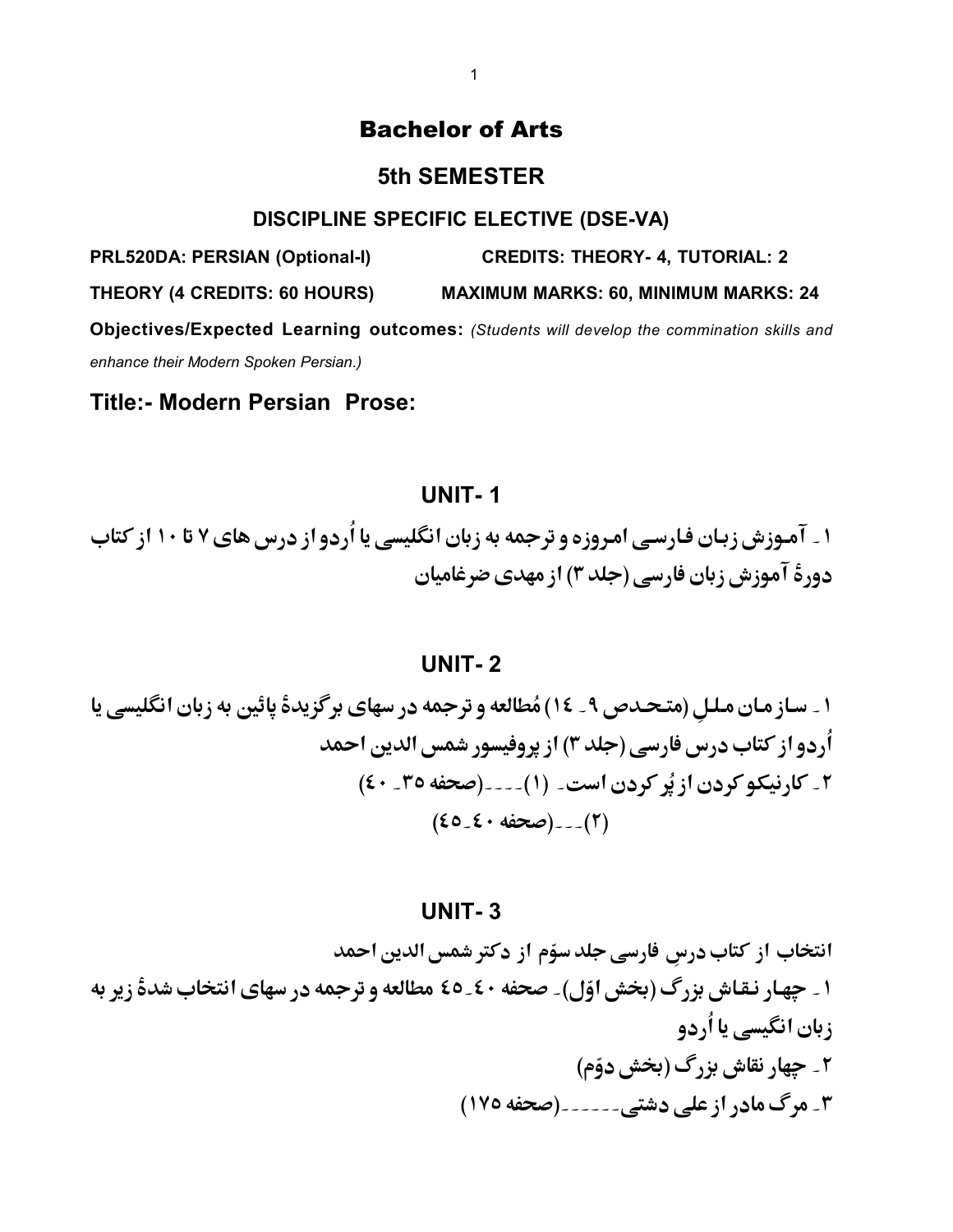**UNIT- 4**

To attempt the exercises given at the end of lessons including Unit I to III.

**TUTORIALS (2 CREDITS: 30 HOURS) MAXIMUM MARKS: 30, MINIMUM MARKS: 12**

Study of Literary works of the following Prose writters.

۱ ۔ علی اکبر دھخدا۔ بھار مشھدی۔ علی دشتی

Introduction to the following genre's

**۲\_ ۱\_ رومان نویسی ۲\_ داستان کوتاه نویسی ۳\_ نمایش نامه نویسی گ**ے روز نامه نویسی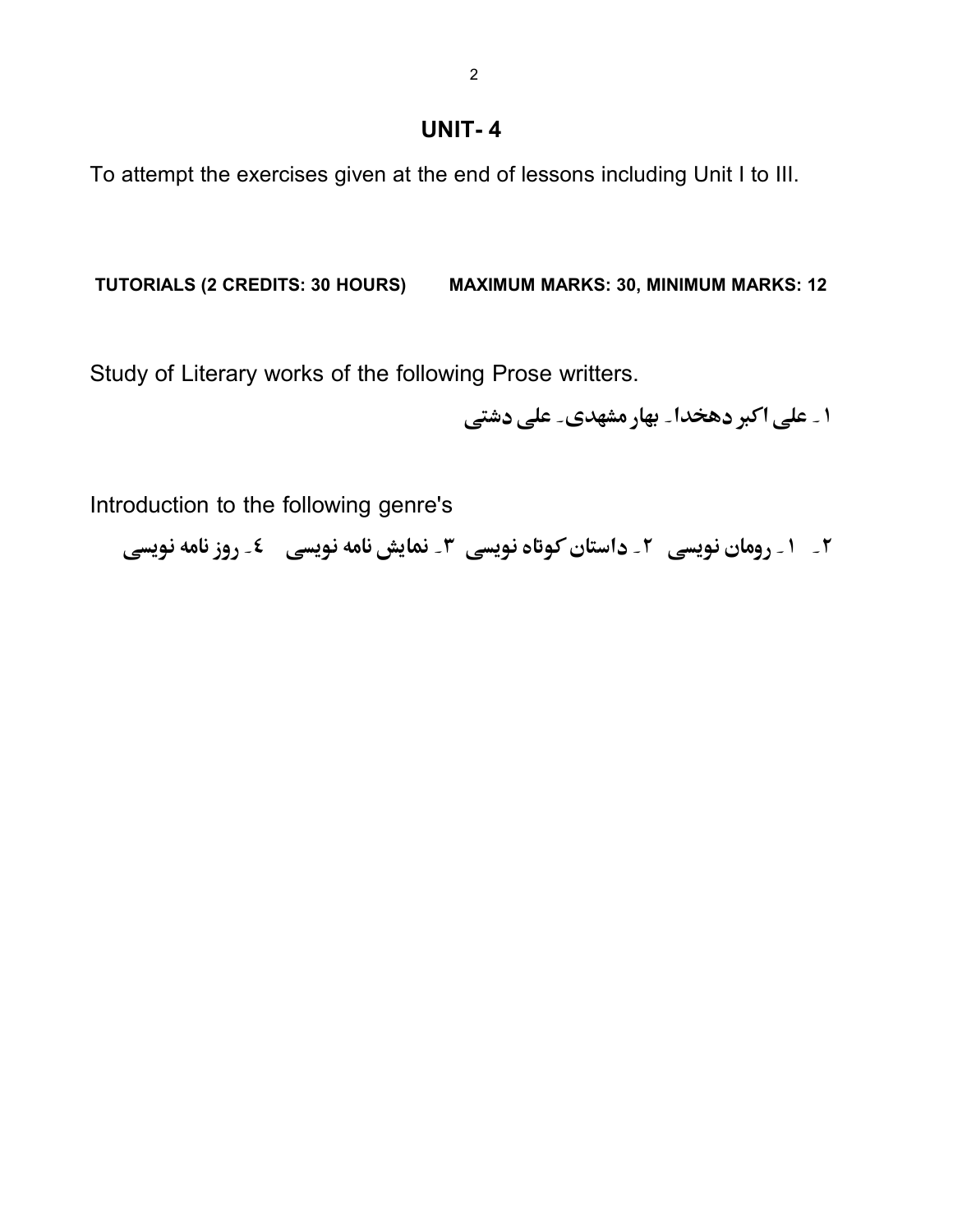# Bachelor of Arts

### **5th SEMESTER**

#### **DISCIPLINE SPECIFIC ELECTIVE (DSE-VB)**

**PRL520DB: PERSIAN (Optional-II) CREDITS: THEORY- 4, TUTORIAL: 2**

**THEORY (4 CREDITS: 60 HOURS) MAXIMUM MARKS: 60, MINIMUM MARKS: 24** 

**Objectives/Expected Learning outcomes:** *(This title will enable the students to develop coamperative study taste espceially in Persian Poetry.)* 

**Title:- Classical and Modern Persian Poetry:**

# **UNIT- 1**

١ \_ رستم......... از فردوسي (صحفه ٢٧١ \_ ٢٧٢) ۲\_ باد نو, وزي......... از عنسري (۲۸۸)

### **UNIT- 2**

انتخاب از کتاب درسِ فارسی جلد سوّم ۱ ـ انتخاب از غزلیات خواجو کرمانی......غزل ـ از غزل ـ ۳ (صحفه ۳۰-۳۳۱) ۲ ـ انتخاب از غزلیات حافظ شیرازی........ غزل ـ دامگاه حادثه....... (صحفه ۳۲۷)

#### **UNIT- 3**

انتخاب از کتاب درسِ فارسی جلد سوّم ۱ \_ انتخاب از شعر فروغ فرخ زاد...... (۱) دوبرابر خدا \_ (صحفه ٣٥٢) ۲\_ انتخاب از شعر نادر نادر یور....... (۱) شیهه خاموش \_ (صحفه ۳٤۲)